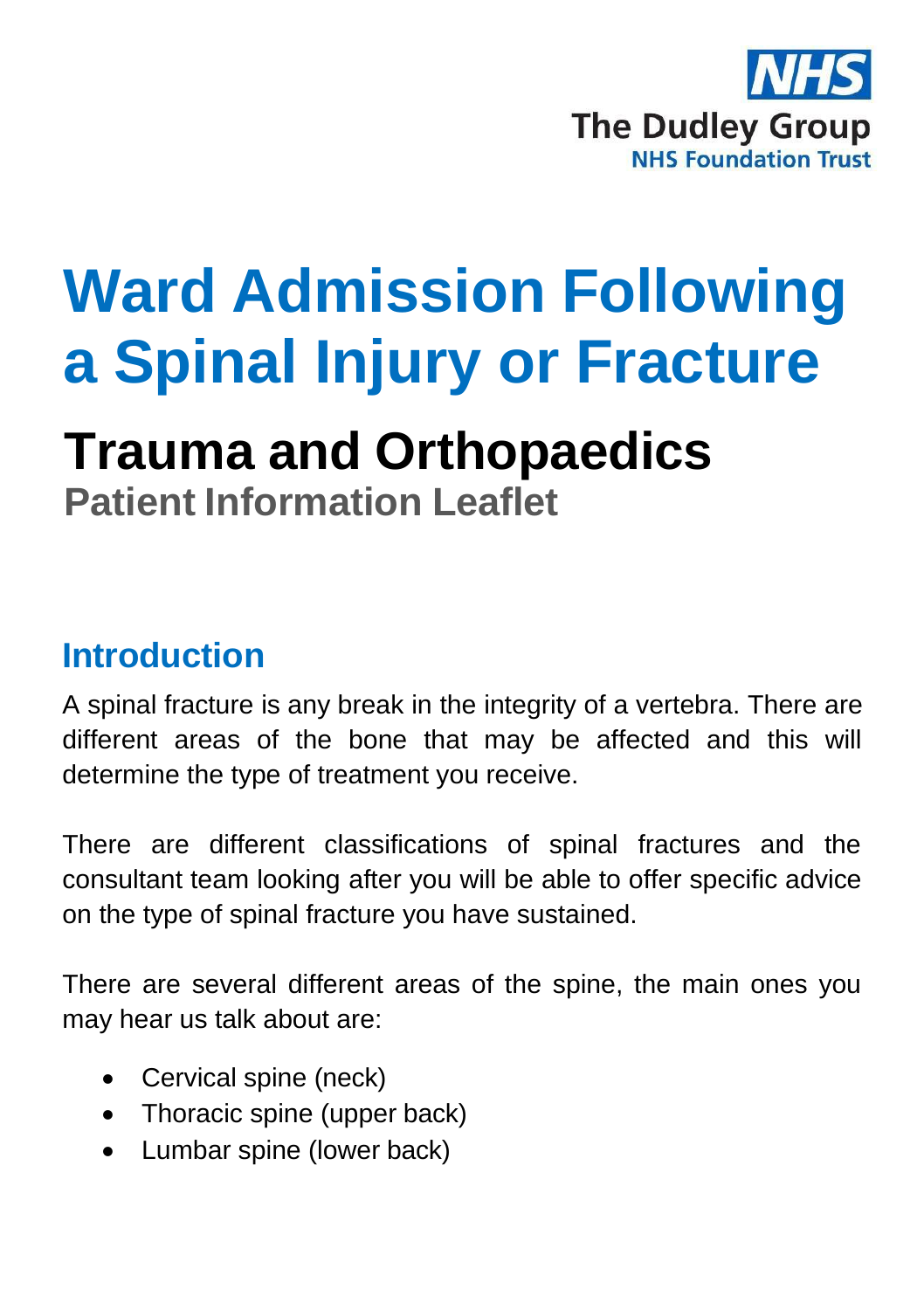It is common for a person to break more than one vertebra at any one time, so you may find you have injuries in more than one of these places.

#### **What happens if I have a spinal injury?**

If spinal injury is suspected or confirmed following scans, you will be transferred to the trauma ward, where a definitive plan will be sought from a local specialist spinal unit.

On arrival to the ward, depending on your injury, you may have to be nursed flat on a spinal bed. This is to ensure your back stays straight and in its correct position. Alongside this you may also have to be 'log rolled', where you will be kept in a straight position and rolled on your side by a team of nurses specially trained in this technique. Don't worry, this is very common practice with any spinal injury and is done to minimise any twisting or moving of your spine.

Alternatively, if your neck is injured, you may find yourself in a hard plastic collar. This will stop you from moving your neck and worsening your injury, much like a plaster cast would on an arm.

#### **What happens next?**

All imaging completed here will be sent electronically to the local specialist centre, where a spinal surgeon will review the images and formulate an appropriate plan of care. The consultant team here will then manage that care and relay all the information back to yourself, so you are aware of the long term plans.

#### **How long will this take?**

It may take a few days to get an appropriate plan based on your images. In the meantime, please be assured that the care you are receiving is appropriate for your condition, and in no way will waiting for a plan affect your outcome.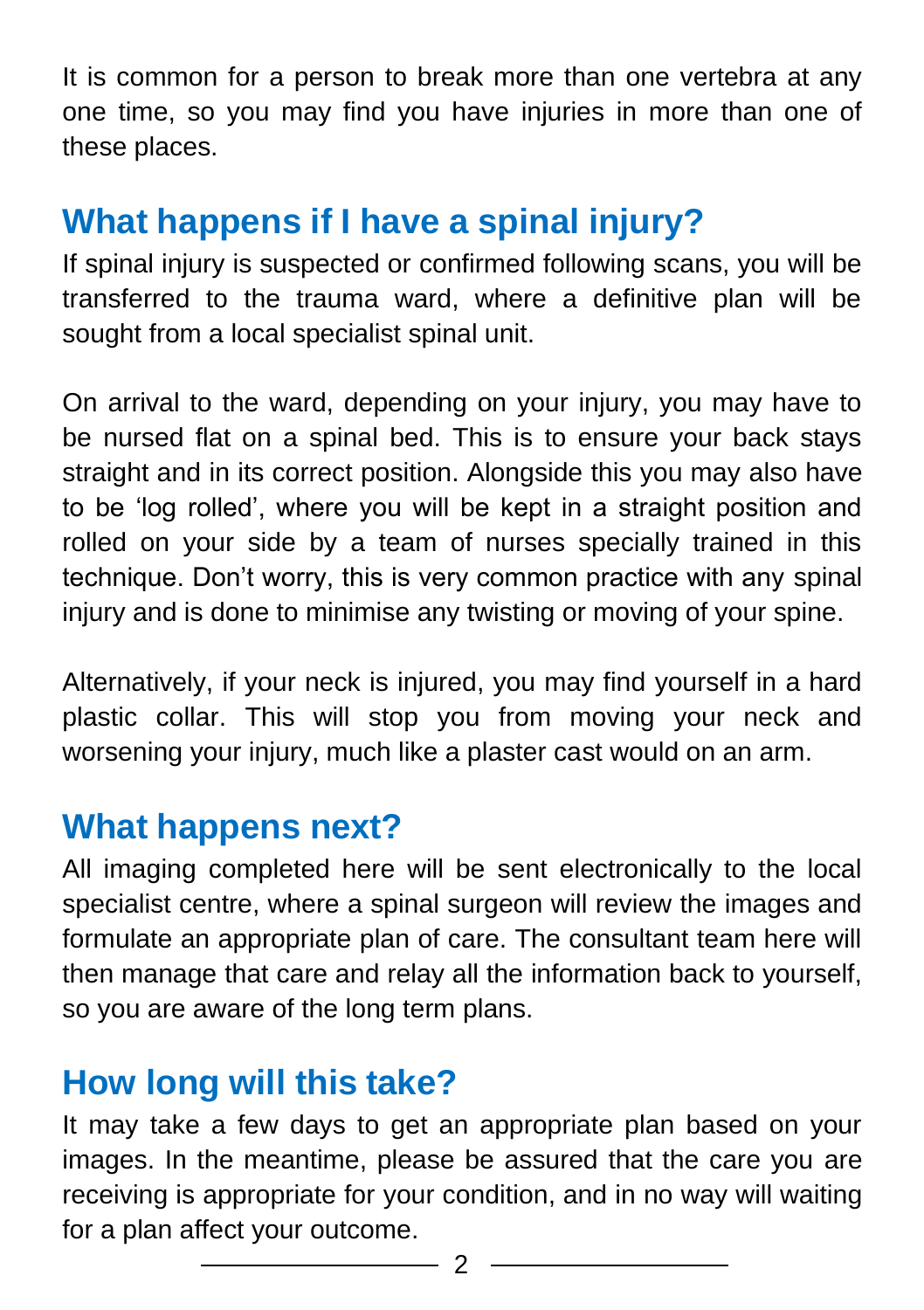## **What happens once I receive my plan?**

Following the initial assessment process, when a plan has been formulated, you may:

- Be advised to remain on bed rest for a specified period of time.
- Be able to start to mobilise gently.
- Have to have a special brace fitted before you can start to get up and about.

#### **Wearing a brace**

The length of time a brace needs to be worn is dependent on what the specialist advises, in relation to your fracture.

With any brace, whether it's back or neck, skin integrity is one of our main concerns and it is very important that the skin under the brace is checked daily. This is to ensure that there are no sore areas developing. Likewise, if you feel any sore areas developing under your brace, please inform the nurse looking after you right away so this can be reviewed swiftly.

#### **Will I need to be transferred?**

In some cases, it may be necessary for you to be transferred to another hospital for more detailed scanning or surgical intervention. You will be informed of all management plans as soon as we have them and, if this is the case, we will aim to get you over to that hospital as soon as possible.

## **When will I be discharged?**

Once you have completed all interventions needed as an inpatient, you will be able to be discharged home. You will then be followed up with the consultant team from the specialist hospital that has advised us on your care.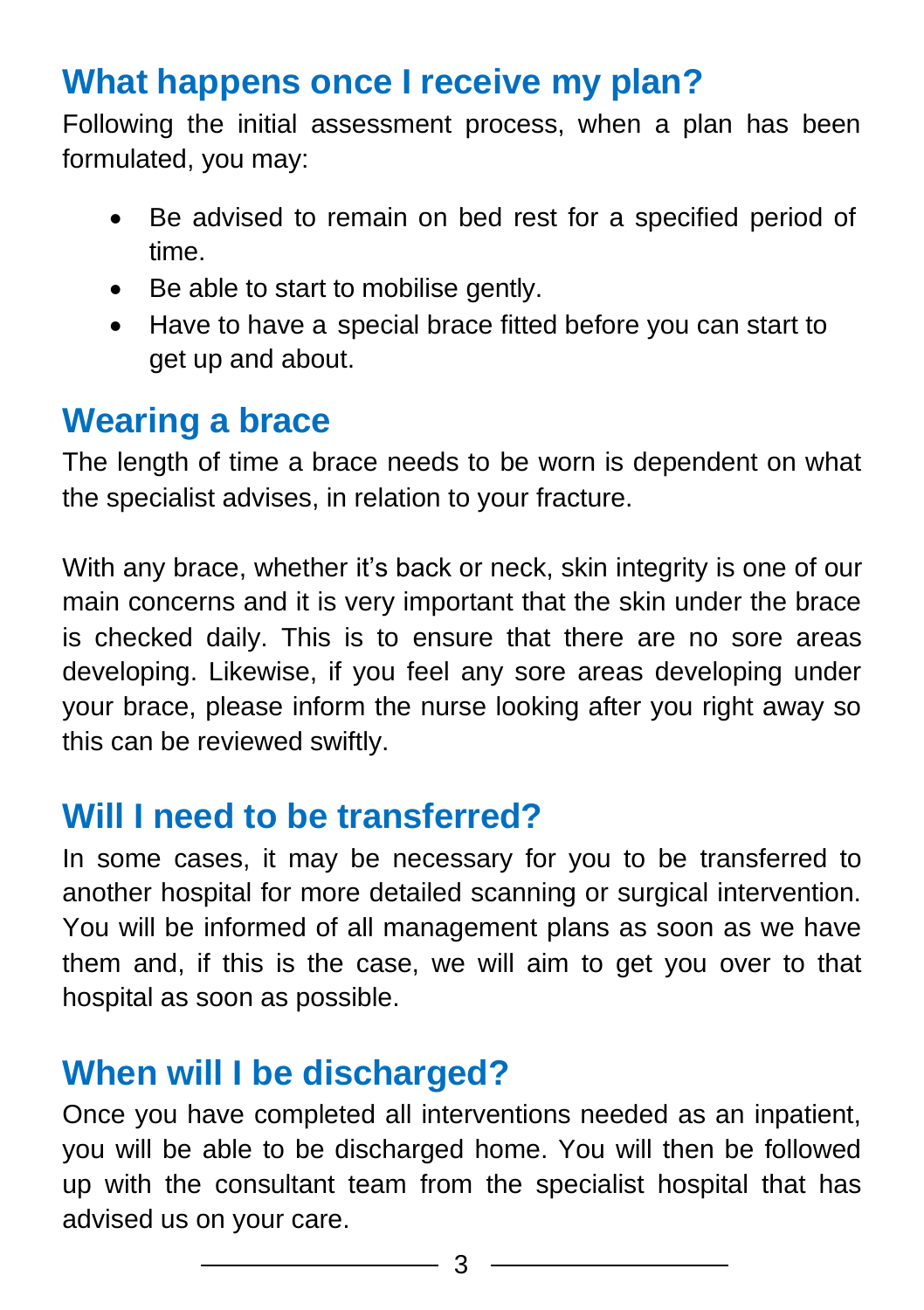#### **Further information**

If you have any questions or concerns during your stay on the ward, please ask to speak to the nurse in charge of your care, who will be able to help you further.

A dedicated trauma coordinator will be in constant touch throughout your stay to ensure your journey runs as smoothly as possible and that you have all the relevant information you require.

Alternatively, you can make an appointment with the doctor that is looking after you. This can be done by contacting the appropriate consultant's secretary. The ward nurses will be able to provide specific contact details.

#### **Useful numbers**

Ward B2: 01384 456111 ext. 2784 Ward manager: ext. 2774 Trauma coordinator: bleep 7784